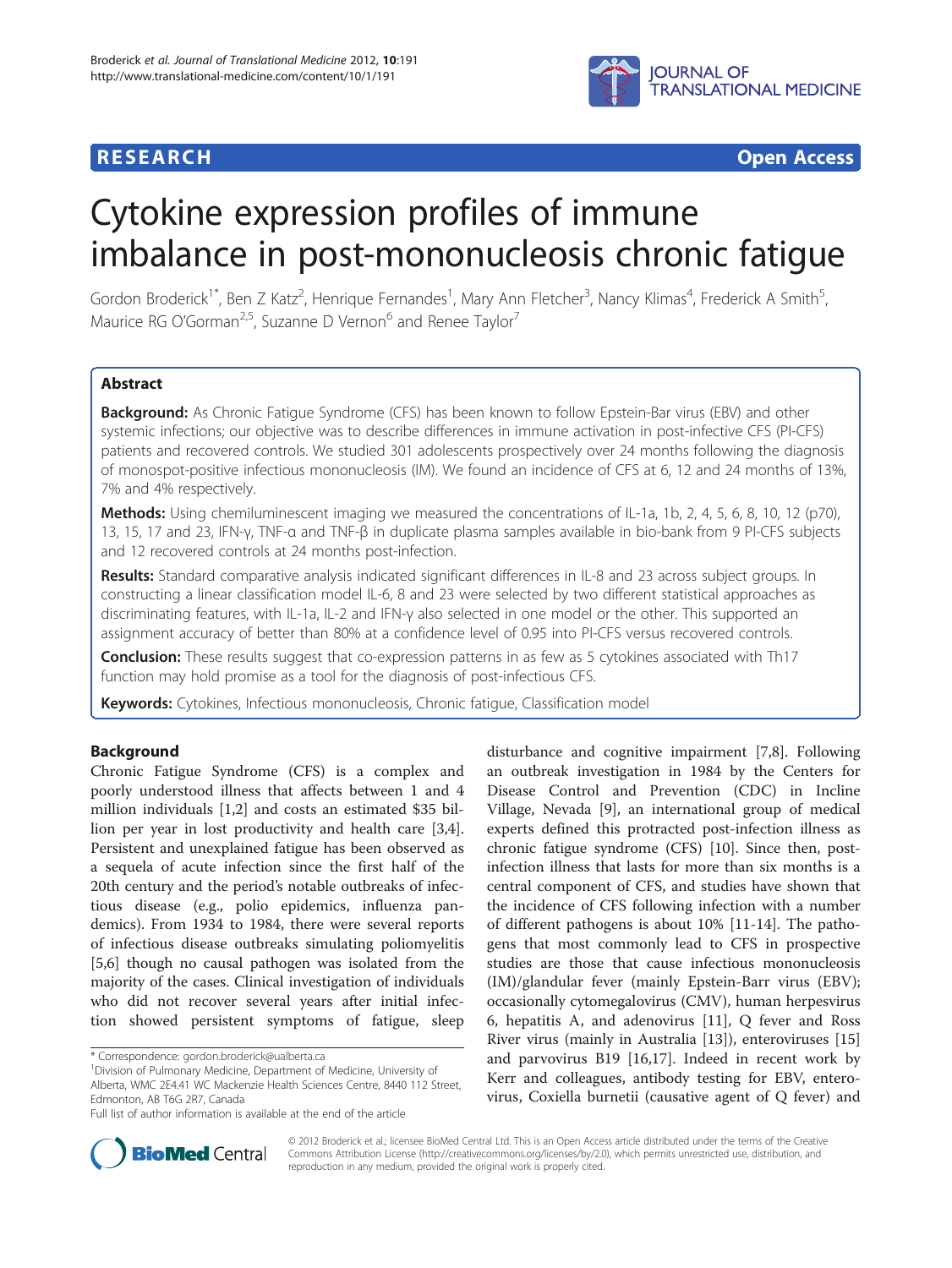parvovirus B19 revealed evidence of subtype-specific relationships for EBV and enterovirus, two of the most common infectious triggers of CFS/ME [\[18](#page-9-0)].

There remains therefore an overwhelming body of evidence reinforcing the link to an infectious etiology in at least a subset of CFS patients, despite the fact that specific viral serology are not required for diagnosing CFS [[19,20\]](#page-9-0). Specifically, there is a notable and long-standing association of CFS with EBV infection. In our previously published analyses of the adolescent cohort presented here [\[14,21-24](#page-9-0)], we reported a diagnosis of CFS at 6, 12 and 24 months following IM, in 13%, 7% and 4%, of the subjects respectively. Ninety percent of CFS subjects at 6 months were female as were all cases at  $12$  (n = 22) and 24  $(n = 13)$  months following IM. This is consistent with the rates observed by Buchwald and colleagues (2000) [[12\]](#page-9-0) who found 12% of subjects had not recovered and were reporting symptoms of fatigue and impaired functioning 6 months following onset of IM, 76% of whom were female. Nearly identical results were also reported in an Australian cohort where 11% and 9% of subjects satisfied the case definition for CFS at 6 and 12 months following onset of IM, Q fever and Ross River fever (RRF) [\[13](#page-9-0)].

Investigators have sought to understand the underlying causes of these persistent symptoms by surveying immune signaling in the CFS patient population. Early measurements of cytokine concentrations in blood samples from this broader population produced widely discordant results due mainly to differences in case definition and laboratory protocols [[25\]](#page-9-0). Limiting factors also include the focus on a varied and narrow selection of cytokines [\[26](#page-9-0)] as well as a conventional univariate analysis that does not account for the context-specific expression of cytokines [[27\]](#page-9-0). Only one previous study has prospectively evaluated cytokine production in CFS patient populations where a uniform infectious trigger was supported by serology. Hickie et al. (2006) [\[13\]](#page-9-0) measured the concentrations of 8 cytokines: IL-1b, IL-2, IL-4, IL-6, IL-10, IL-12, TNF-α, and IFN-γ in serum and culture supernatants of peripheral blood mononuclear cells collected 1, 2, 3, 6 and 12 months following the acute illness (IM, RRF or Q fever). The participants were 22 subjects with confirmed PI-CFS (11 EBV, 6 RRV, and 5 Q fever) and 42 control subjects (17 EBV, 14 RRV, and 11 Q fever) matched for age from the same cohort who had recovered within 6 weeks of symptom onset. The analyses were performed on all PI-CFS subjects as a single group, combining the 11 EBV patients with those infected by a virus uncommon outside Australia. They found no significant differences between PI-CFS cases and recovered controls in serum or culture supernatants [[28\]](#page-9-0). However, serum cytokine levels were almost exclusively below the assay detection limit (8–15 pg/ml) and supernatants were cultured from cryopreserved PBMCs. As a result several unanswered questions remain. For example, do key CFS-specific cytokines remain unmeasured? Perhaps most importantly, could PI-CFS cytokine signatures reflect pathogen-specific (and gender-specific) variations in immune response? If so these may be lost when pooling subjects with different infectious triggers (and different genders).

In an attempt to address some of these questions, this secondary analysis has focused specifically on a group of female adolescents diagnosed PI-CFS as the result of a uniform and known pathogen, namely EBV. An extended survey of 16 cytokines was conducted in plasma using a modified chemiluminescent assay [[27](#page-9-0)] and identified significant differences in IL-8 and IL-23 concentrations in the patient group at 24 months post-infection. Because cytokines are expressed in a coordinated fashion we also extended the analysis beyond the traditional univariate analysis to investigate combinatorial effects across multiple cytokines. Taken together, a classification of subjects based on levels of IL-2, 6, 8 and 23 supported assignment into the patient or control group with an accuracy exceeding 80% when applied relative to interferon gamma (IFN-γ) concentration. Interestingly the latter did not differ significantly in expression level across subject groups.

## Methods

## Cohort and clinical assessment

The cohort consisted of 301 adolescents recruited from the greater Chicago area upon diagnosis of monospotpositive acute IM, the presumption being that the vast majority of these cases were caused by EBV infection. Details of this cohort may be found in a recent report by Katz et al. (2009) [\[14](#page-9-0)]. In brief, adolescents were identified via school nurses (middle school, high school and college/university), pediatric practices, including the Pediatric Practice Research Group and the Virology Laboratory of Children's Memorial Hospital. All prescribed treatments were recorded. Six months following their IM diagnosis, 286 (95%) subjects completed a telephonebased screening interview using the CFS Screening Questionnaire [[29\]](#page-9-0). Based on the screening interview, 70 of these adolescents (24%) were assessed as not fully recovered. A clinical evaluation was completed on 53 (76%) of these 70 not fully recovered adolescents; 12 refused, 3 had exclusionary diagnoses and 2 did not meet study criteria. There was no significant difference in sex, family socioeconomic status or subject age between the group that completed the 6-month evaluation  $(n = 53)$ , the group  $(n = 12)$  that refused and the group  $(n = 5)$  that was excluded (data not shown). Following the 6-month clinical evaluation, 39 of the 53 not fully recovered subjects who underwent clinical evaluation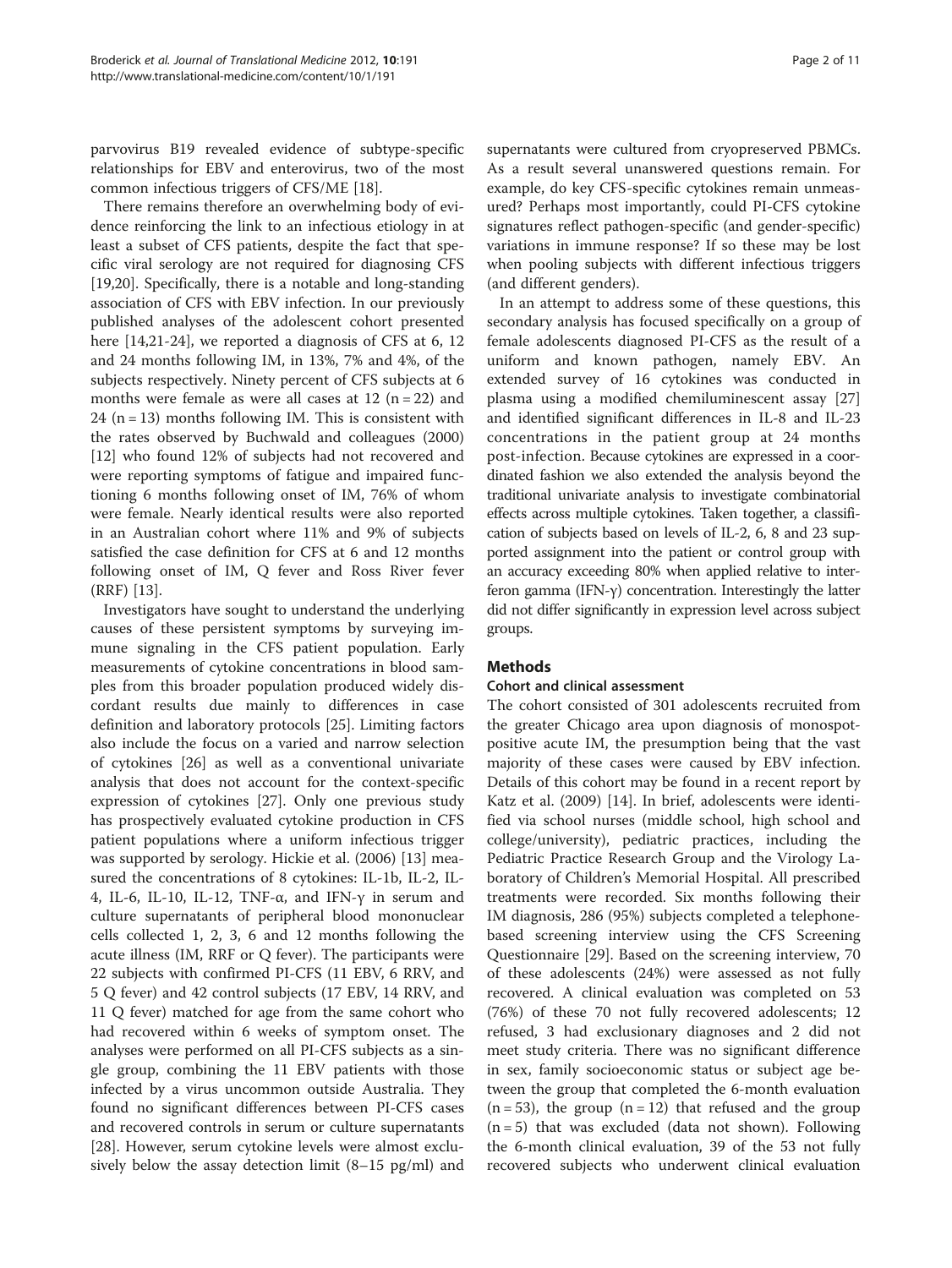were classified as having CFS (13% of the original sample of 301 adolescents). Compared with the other 262 enrolled subjects in the cohort, 35 of the 39 subjects with CFS at 6 months were female (90%, vs  $68\%$ , p = 0.01 by Fisher's exact test). There was no difference in race or socioeconomic status between the entire cohort and the subjects who went on to develop CFS (data not shown). Among the 14 other subjects completing the 6-month clinical evaluation, 1 had recovered between the time of the phone interview and the time he/she was seen in clinic and 13 were classified as CFS explained. There was no difference in family socioeconomic status or subject age between the group diagnosed with CFS  $(n = 39)$ and the group  $(n = 13)$  with CFS-explained (data not shown).

Thirty-six subjects diagnosed with CFS at the 6-month evaluation were re-evaluated at 12 months (3 were lost to follow-up): 11 recovered, 3 were now classified as CFS-explained, leaving 22 with a diagnosis of CFS (7% of the original sample; all females). At the 24-month evaluation, 3 more subjects with CFS were lost to follow-up since the 12-month evaluation. Of the 19 remaining subjects diagnosed with CFS at 12 months: 6 more recovered, 2 developed a reason for their CFS, 1 subject thought to have recovered at 12 months developed symptoms again and was reclassified as CFS, and 1 subject thought to have CFS-explained at 12 months now met criteria for CFS and had no predisposing reason, leaving 13 subjects (all females) who were classified as CFS 24 months following monospot-positive IM (4% of the original sample of 301 adolescents). Following the IM diagnosis, a telephone-screening interview also identified 50 recovered controls willing to come for a clinical evaluation. Adolescents who had not fully recovered and recovered controls underwent evaluation 6, 12 and 24 months post-IM. There was no difference in age, race or socioeconomic status between recovered adolescents who were and were not used as controls subjects (data not shown). At the 6-month evaluation recovered and non-recovered subjects were evaluated by 1 of 2 physicians experienced in diagnosing CFS (BZK or an adolescent specialist). At the 12 and 24-month visits, the subjects were evaluated in their home with the same blood and urine testing and the same history, interviews, and self-report measures used at six months, by a trained interviewer. All aspects of the study were approved by the Institutional Review Boards of Children's Memorial Research Center and the College of Applied Sciences of the University of Illinois at Chicago. Secondary analysis of the biological samples and data was reviewed and approved by the Institutional Review Board of the University of Alberta. Diagnosis of CFS was based on the revision by Jason et al. (2006) [[30](#page-9-0)] of the international CFS case definition [\[20](#page-9-0)], itself a revision of

the of the Fukuda criteria [[19\]](#page-9-0), although all patients also met the international case definition of CFS [[20\]](#page-9-0). When a well-recognized underlying condition such as primary depression could explain a subject's symptoms then that subject was classified as having "CFS-explained", and these subjects were not included in the analysis. Primary depression was defined based on the Structured Clinical Interview for the DSM-IV Child Version.

The clinical evaluation included laboratory tests to rule out medical causes of CFS (e.g., chemistry panel, complete blood count, erythrocyte sedimentation rate, liver chemistries, urine toxicology, urinalysis and thyroid function tests). The examining physician at 6 months made a diagnosis of CFS, CFS-explained, or recovered on each subject. These diagnoses were then blindly reviewed by an expert panel using the Jason revision for pediatrics [[30](#page-9-0)] of the Fukuda criteria [\[19](#page-9-0)] before being permanently assigned to a subject. Each subject also completed the Chalder Fatigue Scale at 6, 12 and 24 months [[31](#page-9-0)], along with the Youth Medical Questionnaire, Modifiable Activity Questionnaire, Sleep Assessment Questionnaire, and the Structured Clinical Interview for the DSM-IV Child Version, Child/Young Adult Behavior Checklist, Child/Young Adult Self-Report, and Life Events and Difficulty Questionnaire [\[30](#page-9-0)]. At 24-months post-IM onset, 13 subjects satisfied the criteria for CFS, all of whom were young women. Plasma samples were available for  $n = 9$  of these 13 CFS patients 24-months after diagnosis with IM and 12 recovered controls, matched as closely as possible to the subjects with CFS by gender, age  $(+/- 1$  year) and Tanner stage  $(4)$ or 5).

## Laboratory measurements

Morning fasting blood samples were collected into ethylene diamine tetra acetic acid (EDTA) anticoagulant tubes. Plasma was separated within 2 hours of collection and stored at -80°C until assayed. We measured 16 cytokines in plasma using Quansys reagents and instrument (Quansys Biosciences, Logan, Utah) in the same way as reported previously in a larger cohort of CFS subjects with unknown etiology and illness trigger [\[26\]](#page-9-0). The Quansys Imager, driven by an 8.4 megapixel Canon 20D digital SLR camera, supports 96 well plate based chemiluminescent imaging. The Q-Plex™ Human Cytokine - Screen (16-plex) is a quantitative enzymelinked immunoabsorbent assay (ELISA)-based test where sixteen distinct capture antibodies have been absorbed to each well of a 96-well plate in a defined array. The range of the cytokine concentrations used in the standard calibration samples were adjusted for each cytokine along with sample exposure time to provide the most reliable comparison possible between CFS patients and controls across the range of cytokine concentrations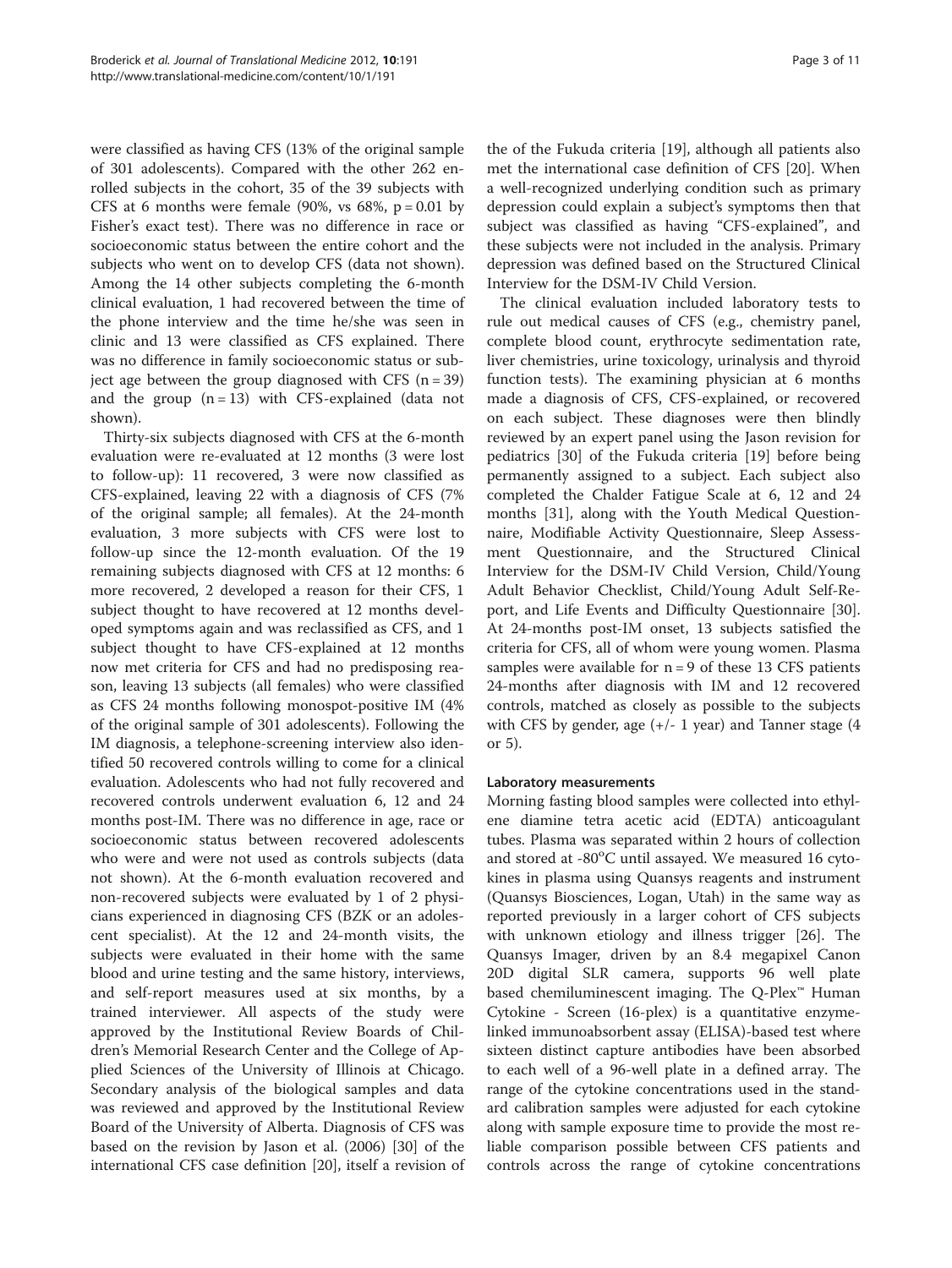known and expected in plasma. For the standard curves, we used the second order  $(k = 2)$  polynomial regression model (parabolic curve):  $Y_p = b_0 + b_1X_1 + b_2X_2 + \cdots + b_kX_k$ , where  $Y_p$  is the predicted outcome value for the polynomial model with regression coefficients  $b_1$  to  $b_k$  for each degree and y intercept  $b_0$ . The standard sample concentrations used to establish the calibration curves for each cytokine are listed in Additional file [1:](#page-8-0) Table S1; these confirm that the concentrations reported in study subjects are within the calibrated range for this assay.

## Statistical analyses

## Comparative statistics

Each plasma sample was run in duplicate. To compare subject-to-subject variation with replicate error both the parametric n-way ANOVA and the nonparametric Kruskall-Wallis tests were used. Results presented in Additional file [1:](#page-8-0) Table S2 indicate that variations separating individuals was statistically greater than replicate error for most cytokines in at least one subject group or the other. The parametric n-way ANOVA applied to log-transformed values was generally more sensitive to these differences than the Kruskall-Wallis test. Replicate error in the measurement of IL-1a, IL-10 and IL-17 did not support subject-to-subject resolution within either group regardless of the statistical test used. These were nonetheless adequate for use in comparisons across patient groups as a whole.

To assess the significance of differences in the mean expression of individual cytokines separating subject groups we used a standard parametric t test after performing a logarithmic transformation. In conjunction with this a nonparametric Wilcoxon rank-sum test was used to compare the difference in group-wise median expression for each cytokine. Values below detection limit were replaced with the lowest concentration recorded for each specific cytokine within each subject group.

## Classification analysis

As an extension of this group-wide analysis of expression levels, cytokines were ranked according to their classification of individual subjects based on their associated receiver operating characteristic (ROC) curves and on the U-statistic of a two-sample unpaired Wilcoxon ranksum test. In addition to an unadjusted ranking, a relative ranking was also computed that accounted for the cross-correlation (CC) existing between individual cytokines. In this adjustment correlation information was used to reweight the Z value of a candidate cytokine using  $Z_i$  (1- $\alpha$  <sup>-</sup>r<sub>ij</sub>), where  $r_{ij}$  is the average of the absolute values of the cross-correlation coefficient between the candidate i and all previously selected cytokines  $j = 1$ through i. The weighting factor  $\alpha$  (alpha) is a scalar next. The use of cytokines in combination with one another was also considered. For this, linear discriminant classification models were constructed iteratively using randomly selected subsets of cytokines and their performance evaluated. All cytokines were normalized to have a mean value of 0 and a variance of 1.0. Classifiers were evaluated based on their overall error rate (incorrectly classified samples / total classified samples) in assigning subjects to their proper diagnostic group. Only classifiers with overall error rate of less than 20% were accepted into the pool of candidates. In addition the posterior probability of the discriminant analysis was used to invalidate candidate class assignments with low confidence (< 0.90) and label any such instance as an inconclusive classification. Furthermore a strict linear classification model was selected to favor subsets of cytokines that were minimally redundant. Traditional ordinary least squares models will perform poorly when correlated or collinear terms are used together due to variance inflation [\[32](#page-9-0)]. Final correction of the linear classifier for collinearity in the selected cytokine subsets was performed using a diagonal covariance matrix estimate. According to this model an observed row x from the sample array is classified into group I rather than group J if  $0 < B_0 + x^*B$ , where the coefficient vector B and intercept vector  $B_0$  are estimated from the data.

In order to assess the robustness of models constructed using the all-possible-subsets approach described above, an analysis of this data using a sequential stepwise variable selection [[33\]](#page-9-0) was also conducted. Using this algorithm, a linear classification model was constructed by selecting cytokines sequentially based on their respective partial-F test values. Cytokines with a p (partial  $F$ ) < 0.05 were selected for recruitment into the regression model while those currently in the model but showing a  $p(\text{partial } F) > 0.10$  were pruned. All calculations described above were performed using the *classify*, classperf, rankfeatures, randfeatures and stepwisefit functions available in the MatLab Statistics Toolbox and the MatLab Bioinformatics Toolbox (The MathWorks, Inc., Natick, MA).

## Results

## Cytokine expression in PI-CFS patients

Summary statistics for group-wise expression of cytokines in PI-CFS patients and subjects who recovered normally from IM are presented graphically in Figure [1](#page-4-0) (see also Additional file [1:](#page-8-0) Table S3). Briefly these show that IL-8 was significantly elevated in median expression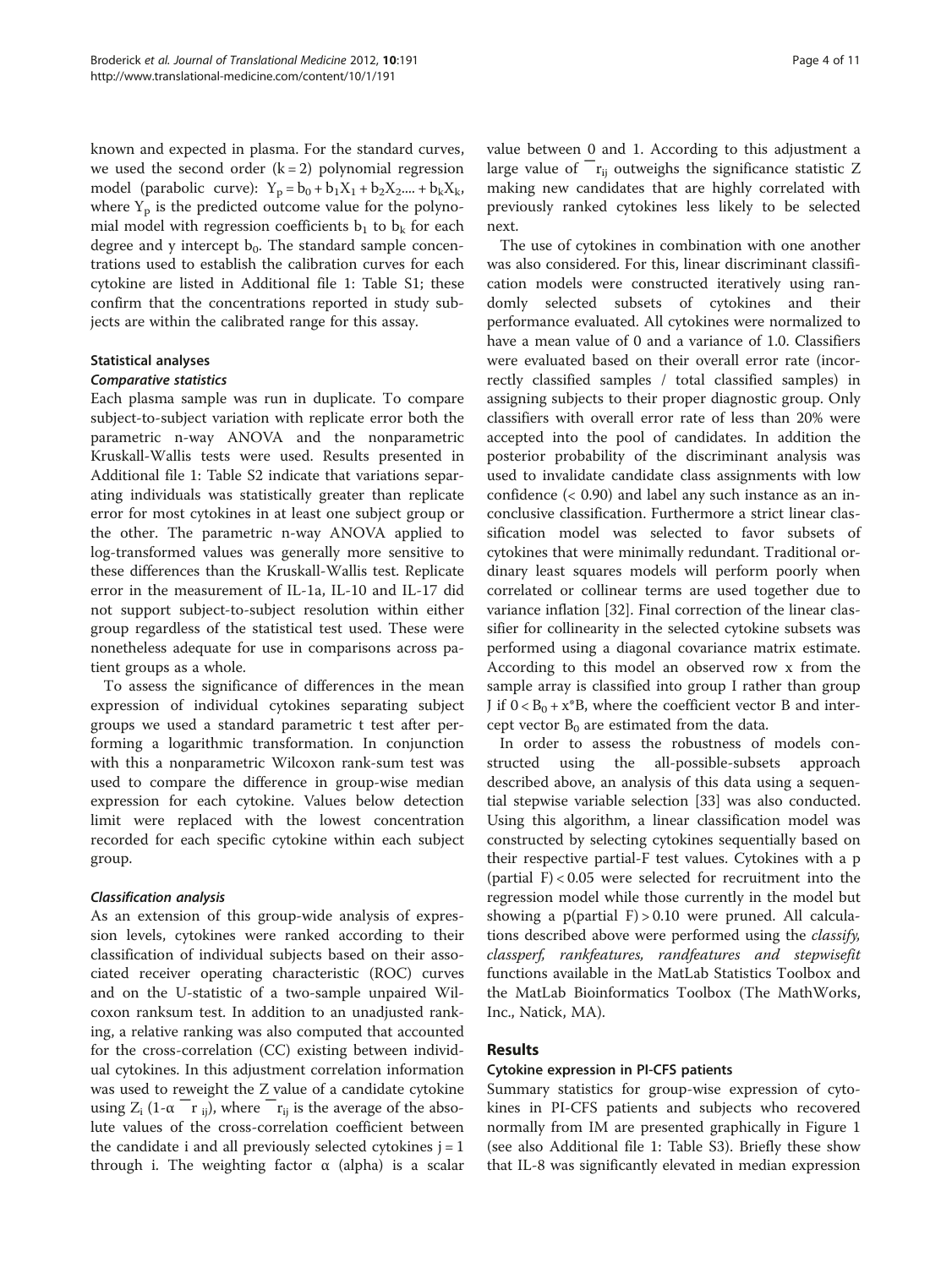<span id="page-4-0"></span>

 $(p \le 0.05)$  in PI-CFS while IL-23 was significantly decreased. We also found IL-2 expression to be elevated in PI-CFS though this reached statistical significance for the t-test only. Similarly reduced expression of IL-5 in PI-CFS was significant based on the Wilcoxon rank sum test only. A trend towards increased IL-13 expression was also observed ( $p \sim 0.07$ ).

## Ranking individual cytokine markers

Univariate analysis indicated that cytokines IL-2, IL-5, IL-8 and IL-23 were significantly different, in either mean or median expression, in PI-CFS patients compared to subjects that had recovered. To investigate these differences we estimated how individual cytokines might rank on the basis of their performance in assigning subjects to the correct diagnostic class, namely PI-CFS or recovered controls. As expected, the results presented in Table [1](#page-5-0) indicate that as individual biomarkers IL-5, IL-8 and IL-23 ranked consistently in the top 3 positions based on both the area under the receiver operating characteristic curve (AUC) and the Wilcoxon U statistic. In terms of AUC, IL-8 was the single best discriminator between groups (0.34 above 0.50). In comparison IL-5 and IL-23, the next best markers represented a 40% decrease in AUC (0.20 above 0.50). With respect to the U statistic IL-8 and 23 were virtually equivalent with the next best marker leading to a 20%

decrease in reliability. The next 3 positions were occupied by a combination of IL-2, IL-13, and IL-15 as well as IFN-γ, TNF-α and TNF-β depending on the criterion used. However, these corresponded to a greater than 50% reduction in the AUC and a 40% decrease in the U statistic when compared to IL-8 and IL-5 respectively. This ranking was slightly different when we corrected for cross-correlation between cytokines by reweighting the Z statistic using an alpha value of  $\alpha$ =1 as described above (2.3.2 of the Methods section). Once again IL-5, 8 and 23 were selected as the top ranking cytokines. The next 3 positions were occupied by a combination of the same cytokines as before with the exception that IL-15 was replaced by IL-6. Once again these corresponded to a loss in performance of greater than 50% in both AUC and U metrics when compared to IL-5 or IL-8.

## A candidate cytokine-based signature for IM-induced chronic fatigue

For all their merit individual cytokines are not without their limitations as biomarkers. Their use in combination has the potential to improve classification performance by introducing immune context. Cytokines are not expressed independently but instead their patterns arise as a result of one or several basic immune processes acting in concert. This limits the expression of cytokines to specific patterns and deviation from these patterns may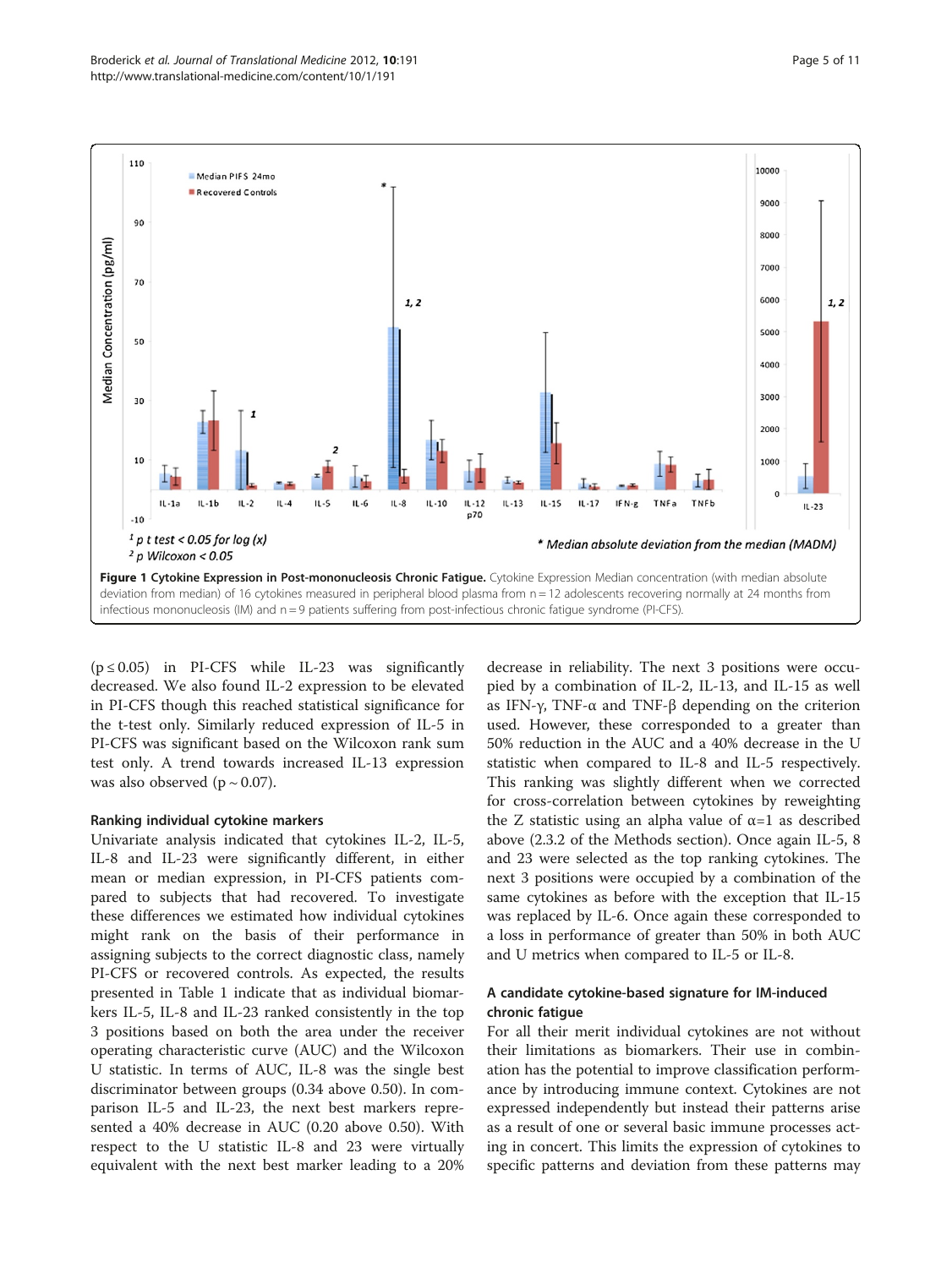<span id="page-5-0"></span>Table 1 Individual Cytokines as Illness Markers

|             | Ranked Features PI-CFS vs Ctrl** |          |             | CC weight alpha=0   |  |  |
|-------------|----------------------------------|----------|-------------|---------------------|--|--|
| <b>ROC</b>  |                                  | AUC-0.50 | Wilcoxon    | U statistic         |  |  |
| $IL-8$      | (pq/ml)                          | 0.34     | $IL-5$      | 0.31                |  |  |
| $IL-5$      | (pq/ml)                          | 0.20     | $IL-23$     | 0.30                |  |  |
| $IL-23$     | (pq/ml)                          | 0.20     | $IL-8$      | 0.24                |  |  |
| $IL-13$     | (pq/ml)                          | 0.16     | IFN-g       | 0.18                |  |  |
| $IL-2$      | (pq/ml)                          | 0.16     | <b>TNFa</b> | 0.13                |  |  |
| $IL-15$     | (pq/ml)                          | 0.14     | <b>TNFb</b> | 0.13                |  |  |
| $IL-17$     | (pq/ml)                          | 0.13     | IL-12p70    | 0.10                |  |  |
| $IL-6$      | (pq/ml)                          | 0.10     | $IL-1b$     | 0.07                |  |  |
| $IL-10$     | (pq/ml)                          | 0.08     | $IL-1a$     | 0.06                |  |  |
| IFN-g       | (pq/ml)                          | 0.07     | $IL-13$     | 0.06                |  |  |
| $IL-4$      | (pq/ml)                          | 0.07     | $IL-2$      | 0.06                |  |  |
| <b>TNFb</b> | (pq/ml)                          | 0.04     | $IL-15$     | 0.04                |  |  |
| $IL-1a$     | (pq/ml)                          | 0.04     | $IL-17$     | 0.04                |  |  |
| $IL-1b$     | (pg/ml)                          | 0.04     | $IL-4$      | 0.03                |  |  |
| <b>TNFa</b> | (pq/ml)                          | 0.03     | $IL-10$     | 0.03                |  |  |
| IL-12p70    | (pq/ml)                          | 0.01     | $IL-6$      | 0.00                |  |  |
|             | Ranked Features PI-CFS vs Ctrl** |          |             | CC weight alpha=1.0 |  |  |
| <b>ROC</b>  |                                  | AUC-0.50 | Wilcoxon    | U statistic         |  |  |
| $IL-8$      | (pq/ml)                          | 0.34     | $IL-5$      | 0.31                |  |  |
|             |                                  |          |             |                     |  |  |
| $IL-23$     | (pq/ml)                          | 0.20     | $IL-8$      | 0.24                |  |  |
| $IL-5$      | (pq/ml)                          | 0.20     | $IL-23$     | 0.30                |  |  |
| $IL-2$      | (pq/ml)                          | 0.16     | <b>TNFb</b> | 0.13                |  |  |
| $IL-13$     | (pg/ml)                          | 0.16     | IFN-g       | 0.18                |  |  |
| $IL-6$      | (pq/ml)                          | 0.10     | <b>TNFa</b> | 0.13                |  |  |
| $IL-17$     | (pq/ml)                          | 0.13     | $IL-1a$     | 0.06                |  |  |
| $IL-15$     | (pg/ml)                          | 0.14     | IL-12p70    | 0.10                |  |  |
| IFN-g       | (pq/ml)                          | 0.07     | $IL-2$      | 0.06                |  |  |
| $IL-10$     | (pg/ml)                          | 0.08     | $IL-1b$     | 0.07                |  |  |
| $IL-4$      | (pg/ml)                          | 0.07     | $IL-13$     | 0.06                |  |  |
| $IL-1a$     | (pq/ml)                          | 0.04     | $IL-17$     | 0.04                |  |  |
| <b>TNFb</b> | (pq/ml)                          | 0.04     | $IL-15$     | 0.04                |  |  |
| $IL-1b$     | (pg/ml)                          | 0.04     | $IL-10$     | 0.03                |  |  |
| <b>TNFa</b> | (pq/ml)                          | 0.03     | $IL-4$      | 0.03                |  |  |

Relative rank of individual cytokines based on their classification performance as evaluated by the area (AUC) under the receiver operating characteristic (ROC) curve and the Wilcoxon U statistic. Values without cross-correlation adjustment (CC Weight α=0) and with full cross-correlation adjustment are shown (CC weight α=1).

\*\* Note: values were not log transformed since ROC rank is non-parametric.

be indicative of illness even though the cytokines in question may still be within expected ranges when considered individually. Not only is analysis of coexpression more representative of the underlying biology but from a purely statistical perspective, these measurements are subject to various levels of noise and the use of a weighted average score across several cytokines promises to be much more reliable. Indeed, in our analysis a minimal set of 5 cytokines was necessary to satisfy the criterion of better than 80% accuracy at a confidence level of 0.95 (Figure 2). The subset of 5 cytokines that maximized the performance of a simple linear classification model with minimal redundancy consisted of IL-2, IL-6, IL-8, IL-23 and IFN-γ. As shown in Table [2](#page-6-0) this classification model supported a specificity of 88% at a sensitivity of 94% (PPV =  $0.85$ , NPV =  $0.95$ ) when applied to the training data of adolescent PI-CFS patients and recovered controls. Only 7 of the 42 individual samples received an inconclusive assignment when a minimal confidence level of 0.95 was applied. In comparison classifiers constructed with cytokines best ranked on the basis of their individual performance produced much higher levels of uncertainty. For example the 5 cytokines ranked best in terms of contribution to the AUC, namely IL-8, IL-5, IL-2, IL-23 and IL-13, produced over 26 out of 42 inconclusive class assignments at a confidence threshold of 0.95. Adjusting further for the partial correlation between these cytokines (collinearity) only reduced this to 22 inconclusive class assignments. Similarly a classification based on IL-5, IL-23, IL-8, IFN-γ and TNF-β, ranked best on the basis of the U statistic, produced 29 inconclusive assignments in the set of 42 individual samples. Once again 24 of these remained after correction for correlation between cytokines (collinearity). The general performance characteristics for these alternate models are summarized in Table [2.](#page-6-0)

Even though IL-5 ranked highly in terms of individual performance it was not selected as a contributor to the classification model. To explore this further we



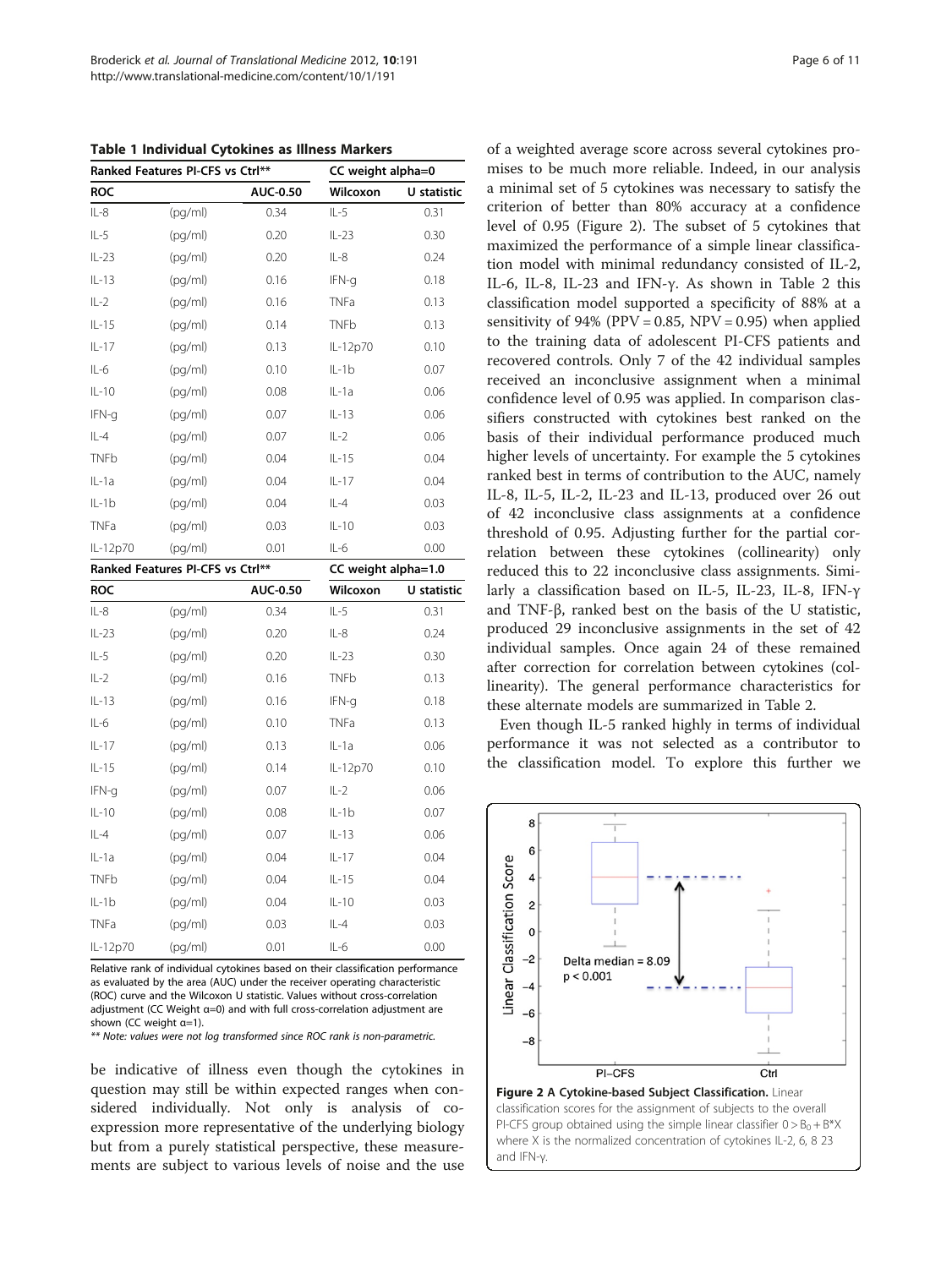|                           | Optimal Linear model subset<br><b>Classification based on</b><br>IL-2, 6, 8, 23, IFNg |                       | Top ranking AUC with CC correction<br>Classification based on<br>IL-2, 5, 8, 13, 23 |                       | Top ranking U statistic with CC correction<br>Classification based on IL-5,<br>23, 8, IFNg, TNFb |                       |
|---------------------------|---------------------------------------------------------------------------------------|-----------------------|-------------------------------------------------------------------------------------|-----------------------|--------------------------------------------------------------------------------------------------|-----------------------|
|                           | Linear cw<br>90% Conf                                                                 | Linear<br>uncorrected | Linear cw<br><b>90% Conf</b>                                                        | Linear<br>uncorrected | Linear cw<br>90% Conf                                                                            | Linear<br>uncorrected |
| Correct Rate              | 0.97                                                                                  | 0.90                  | 0.94                                                                                | 0.86                  | 0.92                                                                                             | 0.79                  |
| Error Rate                | 0.03                                                                                  | 0.10                  | 0.06                                                                                | 0.14                  | 0.08                                                                                             | 0.21                  |
| Inconclusive Rate         | 0.17                                                                                  | 0.00                  | 0.62                                                                                | 0.00                  | 0.69                                                                                             | 0.00                  |
| Classified Rate           | 0.83                                                                                  | 1.00                  | 0.38                                                                                | 1.00                  | 0.31                                                                                             | 1.00                  |
| Sensitivity               | 0.72                                                                                  | 0.94                  | 0.33                                                                                | 0.83                  | 0.33                                                                                             | 0.67                  |
| Specificity               | 0.88                                                                                  | 0.88                  | 0.38                                                                                | 0.88                  | 0.25                                                                                             | 0.88                  |
| Positive Predictive Value | 0.81                                                                                  | 0.85                  | 0.29                                                                                | 0.83                  | 0.25                                                                                             | 0.80                  |
| Negative Predictive Value | 0.81                                                                                  | 0.95                  | 0.43                                                                                | 0.88                  | 0.33                                                                                             | 0.78                  |
| Positive Likelihood       | 5.78                                                                                  | 7.56                  | 0.53                                                                                | 6.67                  | 0.44                                                                                             | 5.33                  |
| Negative Likelihood       | 0.32                                                                                  | 0.06                  | 1.78                                                                                | 0.19                  | 2.67                                                                                             | 0.38                  |

## <span id="page-6-0"></span>Table 2 Performance Characteristics<sup>1</sup> of Subject Classification using Cytokine Combinations

Classification models based on random all-possible-subset selection of 5 cytokines as well as the top 5 ranking cytokines based on individual contribution to the AUC and the U statistic.

Correct Rate is defined as (correctly classified samples)/ (all classified samples); Error rate as (incorrectly classified samples)/ (all classified samples); Inconclusive Rate is defined as (non-classified samples) / (total number of samples); Classified rate is (classified samples) / (total number of samples); Sensitivity is defined as (correctly classified positives) / (true positives); Specificity is (correctly classified negatives) / (true negatives); Positive Predictive Value is (correctly classified positives) / (positive classified); Negative Predictive Value is (correctly classified negatives) / (negative classified); Positive Likelihood is Sensitivity / (1 - Specificity); Negative Likelihood is (1 – Sensitivity) / Specificity.

examined the correlation of IL-5 with other cytokines. The cross-correlation patterns existing between cytokines in the PI-CFS patient set as well as in the recovered control group are presented in Additional file [1](#page-8-0): Table S4. These indicate strong and significant  $(p < 0.05)$ correlations between IL-5 and IL-23 as well as with IFN $γ$  in the PI-CFS patient set (r = 0.65, 0.77; p < 0.01). Truncation of these terms and substitution with IL-5 into the random subset model was explored as a strategy for alleviating these redundancies. In all cases classification performance was significantly reduced (Additional file [1](#page-8-0): Table S5). This suggests that IL-23 and IFN-γ are better suited than IL-5 to support class assignment based on IL-2, 8 and 6.

In order to test the robustness of this combination of cytokines, a stepwise selection algorithm was also applied to the same data. Stepwise selection produced a linear classification model that was once again based on a subset of 5 cytokines. In this sequential modelbuilding scheme, IL-6, 8 and 23 were again chosen as significant markers of PI-CFS. Also selected were IL-1a and IL-13. Together theses 5 cytokines supported the assignment of samples to their correct diagnostic class with a specificity of 94% at a sensitivity of 91% (PPV = 0.95,  $NPV = 0.89$  (Table [3](#page-7-0)). Using the consensus terms shared by both the all-possible-subsets (Table 2) and stepwise models leads to a classification model based on IL-6, 8 and 23 alone. This reduced consensus model supported a specificity of 88% at a sensitivity of 83%  $(PPV = 0.91, NPV = 0.80)$  (Table [3](#page-7-0)). Because samples from 4 PI-CFS patients were unavailable for analysis a set of simulations was used to test the stability of the above-mentioned models to inclusion of these subjects. In a worst-case scenario these patients were included in the analysis and assigned cytokine profiles selected randomly from the set of healthy normal profiles. With each random assignment a stepwise regression model was constructed. In 50 repeated assignments, IL-8 was unanimously selected in all regression models, while IL-6 ranked second with recruitment into 41 of 50 models (Additional file [1](#page-8-0): Table S6). Of the initial classification model IL-6, 8 and 23 were selected by two different regression algorithms with simulations showing IL-6 and 8 to be particularly robust choices for this data.

## Discussion

In this work we studied a population of adolescents that developed CFS as a sequela of monospot-positive IM and compared them to control subjects who recovered normally from the same infection. Approximately 4% of subjects (or 13 individuals) diagnosed with IM fit the case definition for CFS at 24 months, a number consistent with other prospective studies of infectious onset CFS [[12,13\]](#page-9-0). In comparing the concentrations of 16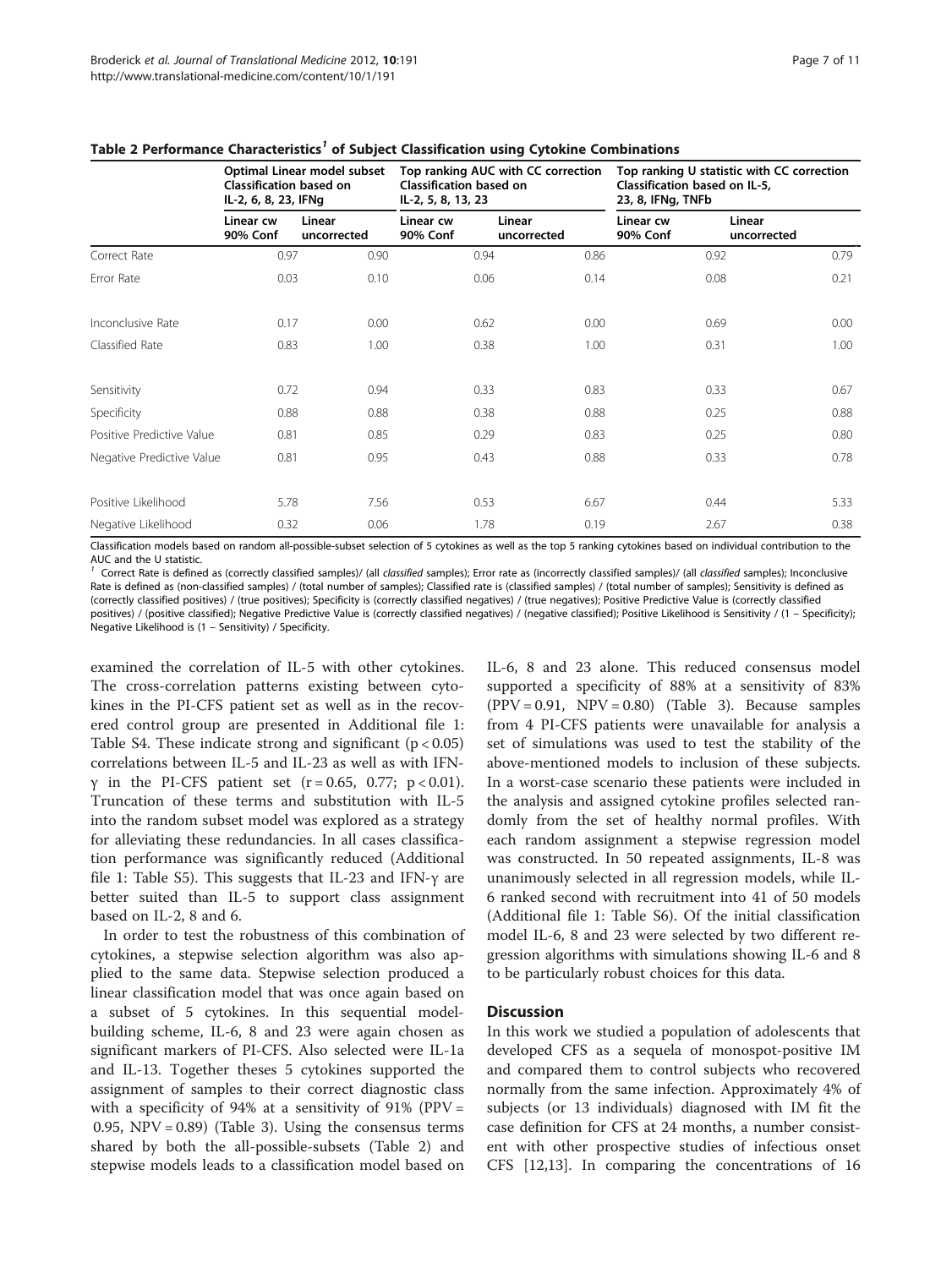<span id="page-7-0"></span>Table 3 Stepwise and Consensus Classification Models

| Classification<br>based on | <b>Stepwise</b><br>model of<br>IL-1a, 6,<br>8,13, 23 | Consensus<br>model of<br>IL-6, 8,<br>and 23 | <b>Minimal</b><br>model<br>of IL-6<br>and 8 |
|----------------------------|------------------------------------------------------|---------------------------------------------|---------------------------------------------|
| Correct Rate               | 0.93                                                 | 0.86                                        | 0.79                                        |
| Frror Rate                 | 0.07                                                 | 0.14                                        | 0.21                                        |
| Inconclusive Rate          | 0.00                                                 | 0.00                                        | 0.00                                        |
| Classified Rate            | 1.00                                                 | 1.00                                        | 1.00                                        |
| Sensitivity                | 0.92                                                 | 0.83                                        | 0.79                                        |
| Specificity                | 0.94                                                 | 0.89                                        | 0.78                                        |
| Positive Predictive Value  | 0.96                                                 | 0.91                                        | 0.83                                        |
| Negative Predictive Value  | 0.89                                                 | 0.80                                        | 0.74                                        |
| Positive Likelihood        | 16.50                                                | 7.50                                        | 3.56                                        |
| Negative Likelihood        | 0.09                                                 | 0.19                                        | 0.27                                        |

Performance of linear classification models based on (i) a stepwise selection of IL-1a, 6, 8, 13 and 23, (ii) the intersecting subset of IL-6, 8 and 23 found in both stepwise and all-possible-subsets models and (iii) a core selection of IL-6 and 8, the two most robust choices based on simulations with random data substitutions.

cytokines between cases and recovered controls we found significantly different levels of IL-8, IL-23 and possibly IL-2 and IL-5 in plasma samples from CFS patients. Increased IL-8 and decreased IL-5 is a pattern also seen asthma [\[34](#page-9-0)] and in B cell chronic lymphocytic leukemia (B-CLL) [\[35](#page-9-0)]. Most striking were differences in IL-23, a cytokine expressed by dendritic cells and macrophages. Though not required for the generation of Th17 cells from naïve CD4+ T cells, IL-23 is nonetheless essential for the full and sustained differentiation of the Th17 cell subset [[36](#page-9-0)]. Median concentration of this cytokine was significantly lower in patients with CFS than in recovered controls. IL-23 expression is highly inducible in PHA-stimulated CD4+ cells, in particular when primed with IFN-γ, suggesting a potential role for IL-23 in Th1 response [[37\]](#page-9-0). We found decreased expression of IL-23 in CFS patients despite comparable levels of IFN-γ. In addition we found levels of IL-17 to be similar despite elevated levels of known antagonist IL-2 [[38\]](#page-9-0). Consistent with this, our previous analysis of cytokine expression in a population of adult subjects with CFS of unknown etiology [[27\]](#page-9-0) indicated an abnormally subdued IL-23/Th17/ IL-17 response to elevated levels of known inducers IL-1b and IL-6 [[39](#page-9-0)].

The above-mentioned discrepancies emphasize the importance of immune context. Indeed it was necessary to use the combined expression of 5 cytokines to support a robust separation of patients from recovered controls. Ultimately the context linking the expression of these cytokines arises from one or several basic immune

processes acting in concert. Here the choice of cytokines in both the all-possible-subsets and stepwise regression models is interesting in that the majority of these are either directly or indirectly related to Th17 response [\[39](#page-9-0)]. In this analysis IL-6, 8 and 23 were selected by two different statistical approaches, with IL-1a, IL-2 and IFN-γ also selected in one model or the other. It is interesting to note that neither IL-1a, nor IL-6 or IFN-γ were differentially expressed across groups even though they contributed significantly to the classification of these subjects. IL-1, 6 and 23 are known inducers of Th17 response, which in turn is a producer of IFN-γ [\[39\]](#page-9-0). Conversely IL-2 is generally known as a Th17 antagonist [\[38](#page-9-0)]. Liu et al. (2007) [\[40\]](#page-9-0) describe a mechanism by which IL-1 induces the production of IL-23 via NF-kappa B activation, which in turn promotes the production of IL-6 and 8 in human fibroblast-like synoviocytes from rheumatoid arthritis patients. Though this is still poorly understood, recent evidence in animal models supports a role for EBV and EBV-inducible genes in the pathogenic modulation of Th17 response [\[41,42](#page-9-0)]. This may involve TLR9 which has been shown recently to play a significant role in the recognition of EBV by primary dendritic cells (DC), as indicated by a marked inhibitory effect on their synthesis of IFN-α, IL-6, and IL-8 [[43](#page-9-0)]. Collectively the current analysis, as well as results from our previous work [\[27](#page-9-0)], suggests that illness-specific differences in the regulation of Th17 response may be a shared component in a significant subset of CFS cases.

When comparing this work with results from other studies it is important to remember the type of sample and the specific patient population studied. For example, recent work by Brenu et al. (2011) [[44](#page-9-0)] demonstrated higher levels of IL-10, IFN-γ and TNF-α in CFS. However this was measured in mitogen-stimulated CD4+ cell cultures not in plasma. Similar in vitro protocols were used in earlier work by Amel Kashipaz et al. (2003) [[45](#page-9-0)] and Skowera et al. (2004) [[46\]](#page-9-0). Using the same sample type and laboratory protocol applied here, we recently reported higher levels of IL-5 and lower levels of IL-8 in CFS subjects compared to healthy controls, while levels of IL-23 showed little difference [[27\]](#page-9-0). However both the work of Broderick et al. (2010) [\[27\]](#page-9-0) and Brenu et al. (2011) [\[44](#page-9-0)] were conducted in a much broader CFS patient population where the illness trigger was not uniform. In addition the control population consisted of otherwise healthy individuals not individuals recovering from acute infection. Estimates of the number of patients with CFS who can date their illness to a specific (presumably infectious) acute illness range from 20- 90%, with the highest percentages being recorded in adolescent populations [\[8,47-](#page-9-0)[53](#page-10-0)]. Accordingly our current results align closely with those of another study conducted specifically in a post-infectious patient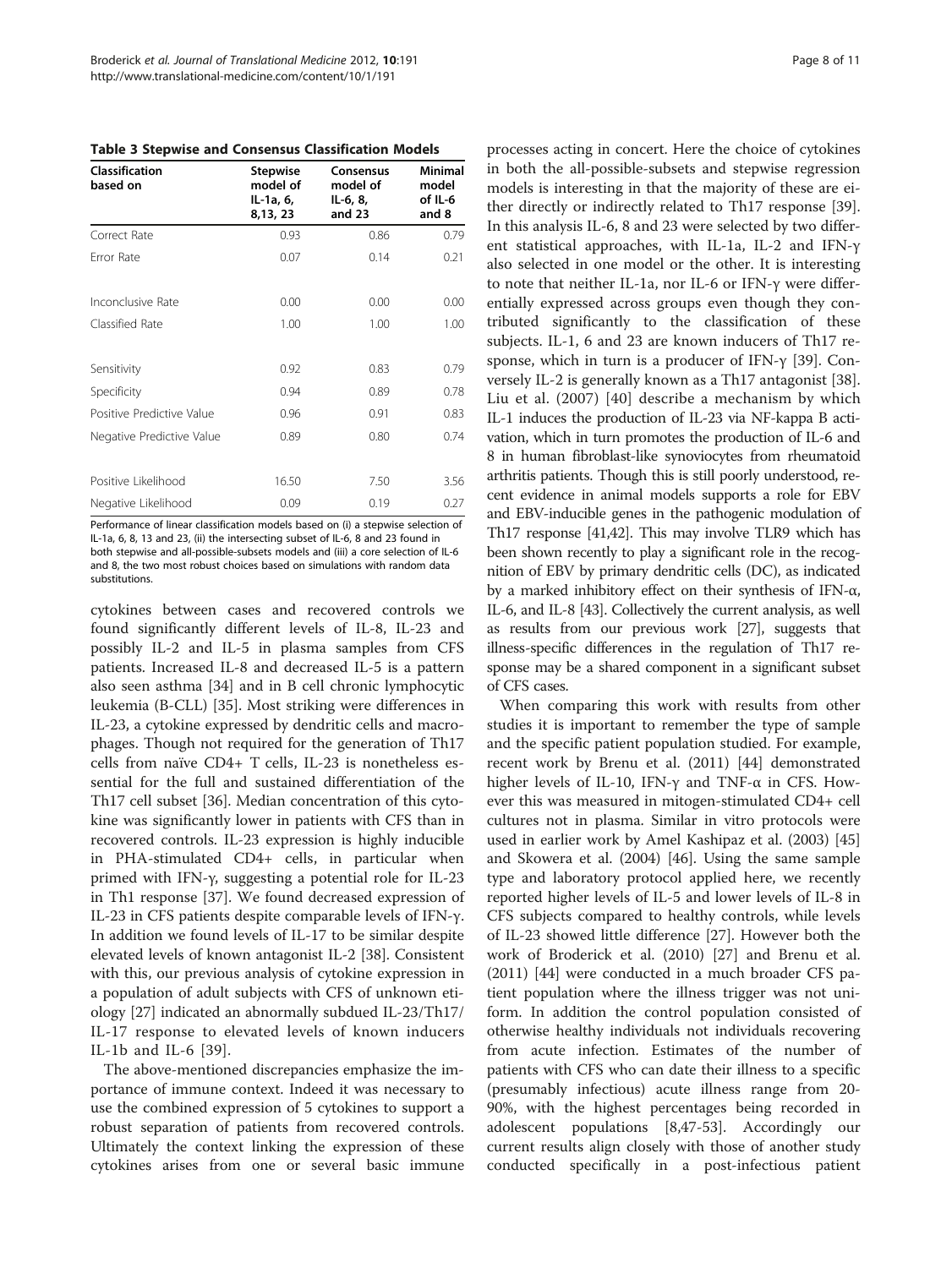<span id="page-8-0"></span>population by Vollmer-Conna et al. (2007) [[28](#page-9-0)]. The authors found no differences in the concentrations of IL-1b, IL-2, IL-4, IL-6, IL-10, IL-12, TNF-α, and IFN-γ analyzed in serum. With the possible exception of elevated IL-2, we also did not find differences in the levels of these cytokines. Levels of IL-5, 8 and 23 were not measured in this earlier study.

Limitations of our current study include the fact that it reports on a small cohort. This is important when considering the general applicability of our statistical classification model in particular. The hope is that this subset of subjects is somewhat representative of a larger PI-CFS patient population. CFS is well known for its heterogeneous presentation; however it can be argued that much of this is the result of varied etiology and unknown triggers. Our results are derived from a prospective study and constitute an important first look at the molecular phenotyping of persistent fatigue in a cohort with a uniform and known infectious trigger; namely infectious mononucleosis. While this trigger does not explain all presentations of CFS, it does represent a significant subset of patients, in particular in the pediatric population. Moreover though specific to the EBV pathogen, elements presented here may also be of relevance to other forms of CFS with an infectious etiology. Constraints such as these further emphasize the importance of prospective studies and the need for much larger initiatives of this type in this and related patient populations.

## Conclusion

In conclusion, the co-expression profile of 5 of 16 cytokines measured in the plasma of subjects recruited in a 2 year prospective study of mononucleosis-induced chronic fatigue syndrome readily discriminates cases from recovered control subjects and describes an atypical immune response in these individuals. In particular, irregular patterns of co-expression in IL-6, 8 and 23 were identified using two distinct statistical methodologies. These differences were especially evident when cast in the context of IL-1a, IL-2 and IFN-γ. This evidence points to a possible dysregulation of the innate system's priming of the appropriate adaptive Th17 response in these subjects.

## Additional file

[Additional file 1:](http://www.biomedcentral.com/content/supplementary/1479-5876-10-191-S1.pdf) Table S1. Assay performance measures for chemiluminescent determination of cytokine concentration. Described are the calibration standard sample concentrations used and the corresponding mean estimated concentration (pg/ml) based on duplicate measurements for each of the 16 cytokine species. Table S2. Significance of subject-to-subject changes in cytokine expression when compared with replicate error based on parametric a one-way ANOVA (ANOVA-1) and the non-parametric Kruskal-Wallis test. All concentrations were log-transformed. Table S3. Summary statistics (mean, standard deviation, median and median absolute deviation from the median - MADM) and statistical significance of the change in Chalder fatigue score and in the expression in 16 cytokines measured in plasma for the PI-CFS group compared to control subjects based on the standard two-tailed t-test and the non-parametric Wilcoxon test. Table S4. Pearson correlation coefficient r and associated null probability (p-value) for co-expression patterns existing between cytokines in the PI-CFS patient group and in the group of recovering control subjects. Table S5. Performance of alternative linear classification models were IL-5 has been substituted for IL-23 or IFN-γ or both to resolve collinearity issues with the latter by simple truncation. Statistics are shown for classification performance where a 90% confidence in assignment is imposed (Linear cw 90% conf.) and where the score alone is considered (Linear uncorrected). Table S61. Sensitivity study of n=4 absent PI-CFS profiles: in order to assess the impact of the n=4 sets of duplicate cytokine profiles missing from the n=13 PI-CFS subject group, a series of 20, 50 and 100 simulation experiments were conducted. In each experiment a random set of n=4 sets of duplicate samples were selected from the recovered control data and added to the PI-CFS set. A stepwise regression model was then used to select discriminating cytokines based on this artificially augmented data. Below is the frequency with which each cytokine was selected in the 50 regression models.

#### Competing interests

The authors declare that they have no competing interests.

#### Authors' contributions

RT and BZK conducted the original study and all patient assessment, GB, BZK and SDV conceived the secondary analysis. MAF, NGK, BZK and MRGO performed the laboratory experiments. GB, HF and FAS performed all statistical analysis of the data. GB, BZK, MAF and SDV wrote the manuscript. All authors have read and approved the final manuscript.

#### Acknowledgments

This analysis was funded by the CFIDS Association of America grants to G Broderick, BZ Katz and NG Klimas; cohort recruitment and assessment was supported by grants from the US National Institute of Health, including R01 HD043301-05 (PI R Taylor), R21AA016635 (PI M.A. Fletcher) and R01AI065723 (PI MA Fletcher); and R01AI065723 (PI MA Fletcher); the US Department of Veterans Affairs, Merit Award to NG Klimas.

#### Author details

<sup>1</sup> Division of Pulmonary Medicine, Department of Medicine, University of Alberta, WMC 2E4.41 WC Mackenzie Health Sciences Centre, 8440 112 Street, Edmonton, AB T6G 2R7, Canada. <sup>2</sup> Division of Infectious Diseases, Anne and Robert H. Lurie Children's Hospital of Chicago, Chicago, IL, USA. <sup>3</sup>Department of Medicine, University of Miami, Miami, FL, USA. <sup>4</sup>Miami Veterans Affairs Medical Center, Miami, FL, USA. <sup>5</sup>Department of Pathology, Feinberg School of Medicine, Northwestern, Chicago, IL, USA. <sup>6</sup>CFIDS Association of America Charlotte, NC, USA. <sup>7</sup>Department of Occupational Therapy, University of Illinois at Chicago, Chicago, IL, USA.

#### Received: 4 May 2012 Accepted: 7 September 2012 Published: 13 September 2012

#### References

- 1. Chandler HK, Ciccone D, MacBride RJ, Natelson B: Medically unexplained illness in short- and long-term disability applicants: prevalence and cost of salary reimbursement. Disabil Rehabil 2008, 30(16):1185–1191.
- 2. Reeves WC, Jones JF, Maloney E, Heim C, Hoaglin DC, Boneva RS, Morrissey M, Devlin R: Prevalence of chronic fatigue syndrome in metropolitan, urban, and rural Georgia. Popul. Health Metr. 2007, 5:5.
- 3. Reynolds KJ, Vernon SD, Bouchery E, Reeves WC: The economic impact of chronic fatigue syndrome. Cost Eff. Resour. Alloc. 2004, 2(1):4.
- 4. Jason LA, Benton MC, Valentine L, Johnson A, Torres-Harding S: The economic impact of ME/CFS: Individual and societal costs. Dyn. Med. 2008, 7:6.
- 5. Leake JP, Cedar ET, Dearing WP, Gilliam AG, Chope HD: Epidemiology of Poliomyelitis in California, 1934. Am J Public Health Nations Health 1934, 24(12):1204–1206.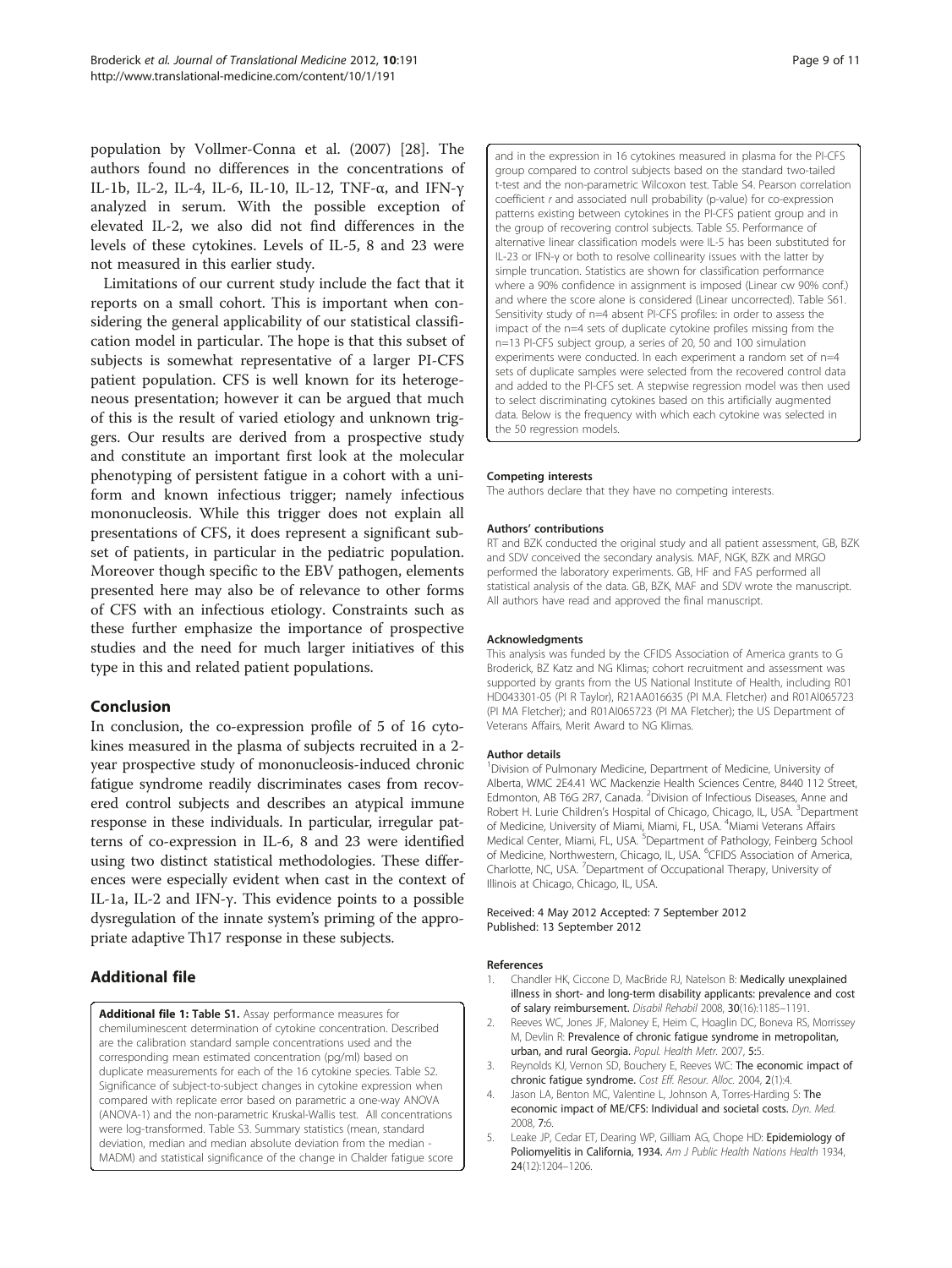- <span id="page-9-0"></span>6. Sigurdsson B, Sigurjonsson J, Sigurdsson JH, Thorkelsson J, Gudmundsson KR: A disease epidemic in Iceland simulating poliomyelitis. Am J Hyg 1950, 52(2):222–238.
- Sigurdsson B: Clinical findings six years after outbreak of Akureyri disease. Lancet 1956, 270(6926):766–767.
- 8. Bell DS, Jordan K, Robinson M: Thirteen-year follow-up of children and adolescents with chronic fatigue syndrome. Pediatrics 2001, 107(5):994–998.
- Holmes GP, Kaplan JE, Stewart JA, Hunt B, Pinsky PF, Schonberger LB: A cluster of patients with a chronic mononucleosis-like syndrome. Is Epstein-Barr virus the cause? J.A.M.A 1987, 257(17):2297–2302.
- 10. Holmes GP, Kaplan JE, Gantz NM, Komaroff AL, Schonberger LB, Straus SE, Jones JF, Dubois RE, Cunningham-Rundles C, Pahwa S, Tosato G, Zegans LS, Purtilo DT, Brown N, Schooley RT, Brus I: Chronic fatigue syndrome: a working case definition. Ann Intern Med 1988, 108(3):387–389.
- 11. White PD, Thomas JM, Amess J, Crawford DH, Grover SA, Kangro HO, Clare AW: Incidence, risk and prognosis of acute and chronic fatigue syndromes and psychiatric disorders after glandular fever. Br J Psychiatry 1998, 173:475–481.
- 12. Buchwald DS, Rea TD, Katon WJ, Russo JE, Ashley RL: Acute infectious mononucleosis: characteristics of patients who report failure to recover. Am J Med 2000, 109:531–537.
- 13. Hickie I, Davenport T, Wakefield D, Vollmer-Conna U, Cameron B, Vernon SD, Reeves WC, Lloyd A, Dubbo Infection Outcomes Study Group: Postinfective and chronic fatigue syndromes precipitated by viral and nonviral pathogens: prospective cohort study. B.M.J 2006, 333(7568):575.
- 14. Katz BZ, Shiraishi Y, Mears CJ, Binns HJ, Taylor R: Chronic fatigue syndrome after infectious mononucleosis in adolescents. Pediatrics 2009, 124(1):189–193.
- 15. Chia J, Chia A, Voeller M, Lee T, Chang R: Acute enterovirus infection followed by myalgic encephalomyelitis/chronic fatigue syndrome (ME/ CFS) and viral persistence. J Clin Pathol 2010, 63(2):165–168.
- 16. Seishima M, Mizutani Y, Shibuya Y, Arakawa C: Chronic fatigue syndrome after human parvovirus B19 infection without persistent viremia. Dermatology 2008, 216(4):341–346.
- 17. Kerr JR, Bracewell J, Laing I, Mattey DL, Bernstein RM, Bruce IN, Tyrrell DA: Chronic fatigue syndrome and arthralgia following parvovirus B19 infection. J Rheumatol 2002, 29(3):595–602.
- 18. Zhang L, Gough J, Christmas D, Mattey DL, Richards SC, Main J, Enlander D, Honeybourne D, Ayres JG, Nutt DJ, Kerr JR: Microbial infections in eight genomic subtypes of chronic fatigue syndrome/myalgic encephalomyelitis. J Clin Pathol 2010, 63(2):156-164.
- 19. Fukuda K, Straus SE, Hickie I, Sharpe MC, Dobbins JG, Komaroff A: The Chronic Fatigue Syndrome: A comprehensive approach to its definition and study. Ann Intern Med 1994, 121:953–959.
- 20. Reeves WC, Lloyd A, Vernon SD, Klimas NG, Jason LA, Bleijenberg G, Evengard B, White PD, Nisenbaum R, Unger ER, International Chronic Fatigue Syndrome Study Group: Identification of ambiguities in the 1994 chronic fatigue syndrome research case definition and recommendations for resolution. BMC Health Serv Res 2003, 3(1):25.
- 21. Huang Y, Katz BZ, Mears C, Kielhofner GW, Taylor R: Postinfectious fatigue in adolescents and physical activity. Arch Pediatr Adolesc Med 2010, 164(9):803–809.
- 22. Katz BZ, Boas S, Shiraishi Y, Mears CJ, Taylor R: Exercise tolerance testing in a prospective cohort of adolescents with chronic fatigue syndrome and recovered controls following infectious mononucleosis. J Pediatr 2010, 157(3):468–472.
- 23. Taylor R, O'Brien J, Kielhofner GW, Lee S-W, Katz BZ, Mears CJ: The occupational and quality of life consequences of chronic fatigue syndrome/myalgic encephalomyelitis in young people. Brit. J. Occ. Therapy 2010, 73:524–530.
- 24. Katz BZ, Stewart JM, Shiraishi Y, Mears CJ, Taylor R: Autonomic symptoms at baseline and following infectious mononucleosis in a prospective cohort of adolescents. Arch. Pediatr. Adol. Med. 2011, 165:765–766.
- 25. Maher K, Klimas NG, Fletcher MA: Immunology. In Handbook of Chronic Fatigues. Edited by Jason LA, Fennell PA, Taylor RR. Hoboken: John Wiley & Sons; 2003:124–151.
- 26. Fletcher MA, Zeng XR, Barnes Z, Levis S, Klimas NG: Plasma cytokines in women with chronic fatigue syndrome. J Transl Med 2009, 7:96.
- 27. Broderick G, Fuite J, Kreitz A, Vernon SD, Klimas N, Fletcher MA: A formal analysis of cytokine networks in chronic fatigue syndrome. Brain Behav Immun 2010, 24(7):1209–1217.
- 28. Vollmer-Conna U, Cameron B, Hadzi-Pavlovic D, Singletary K, Davenport T, Vernon SD, Reeves WC, Hickie I, Wakefield D, Lloyd AR, Dubbo Infective Outcomes Study Group: Postinfective fatigue syndrome is not associated with altered cytokine production. Clin Infect Dis 2007, 45(6):732-735.
- 29. Jason LA, Richman JA, Rademaker AW, Jordan KM, Plioplys AV, Taylor RR, McCready W, Huang CF, Plioplys S: A community-based study of chronic fatigue syndrome. Arch Intern Med 1999, 159(18):2129–2137.
- 30. Jason LA, Jordan K, Miike T, Bell DS, Lapp C, Torres-Harding S, Rowe K, Gurwitt A, DeMerlier K, Van Hoof E: A pediatric case definition for myalgic encephalomyelitis and chronic fatigue syndrome. J. Chronic Fatigue Syndrome 2006, 13:1–44.
- 31. Chalder T, Berelowitz C, Pawlikowska T: Development of a fatique scale. J Psychosom Res 1993, 37:147–154.
- 32. Rawlings JO: Collinearity Diagnostics. In Applied Regression Analysis. Edited by Barndorff-Nielsen OE, Bickel PJ, Cleveland WS, Dudley RM. Pacific Grove: Wadsworth and Brooks; 1988:273–281.
- 33. Draper NR, Smith H: Stepwise Regression. In Applied Regression Analysis. Hoboken: NJ: Wiley-Interscience; 1998:307–312.
- 34. Pizzichini MM, Pizzichini E, Efthimiadis A, Chauhan AJ, Johnston SL, Hussack P, Mahony J, Dolovich J, Hargreave FE: Asthma and natural colds. Inflammatory indices in induced sputum: a feasibility study. Am J Respir Crit Care Med 1998, 158(4):1178–1184.
- 35. Chanan-Khan AA, Chitta K, Ersing N, Paulus A, Masood A, Sher T, Swaika A, Wallace PK, Mashtare TL Jr, Wilding G, Lee K, Czuczman MS, Borrello I, Bangia N: Biological effects and clinical significance of lenalidomideinduced tumour flare reaction in patients with chronic lymphocytic leukaemia: in vivo evidence of immune activation and antitumour response. Br J Haematol 2011, 155(4):457–467.
- 36. Torchinsky MB, Blander JM: T helper 17 cells: discovery, function, and physiological trigger. Cell Mol Life Sci 2010, 67(9):1407–1421.
- 37. Ma XT, Zhang XJ, Zhang B, Geng YQ, Lin YM, Li G, Wu KF: Expression and regulation of interleukin-23 subunits in human peripheral blood mononuclear cells and hematopoietic cell lines in response to various inducers. Cell Biol Int 2004, 28(10):689–697.
- 38. Laurence A, Tato CM, Davidson TS, Kanno Y, Chen Z, Yao Z, Blank RB, Meylan F, Siegel R, Hennighausen L, Shevach EM, O'shea JJ: Interleukin-2 signaling via STAT5 constrains T helper 17 cell generation. Immunity 2007, 26(3):371–381.
- 39. Tesmer LA, Lundy SK, Sarkar S, Fox DA: Th17 cells in human disease. Immunol Rev 2008, 223:87–113.
- 40. Liu FL, Chen CH, Chu SJ, Chen JH, Lai JH, Sytwu HK, Chang DM: Interleukin (IL)-23 p19 expression induced by IL-1beta in human fibroblast-like synoviocytes with rheumatoid arthritis via active nuclear factor-kappaB and AP-1 dependent pathway. Rheumatology (Oxford) 2007, 46(8):1266–1273.
- 41. Casiraghi C, Shanina I, Cho S, Freeman ML, Blackman MA, Horwitz M: Gammaherpesvirus latency accentuates EAE pathogenesis: relevance to Epstein-Barr virus and multiple sclerosis. PLoS Pathog 2012, 8(5):e1002715.
- 42. Liu JQ, Liu Z, Zhang X, Shi Y, Talebian F, Carl JW Jr, Yu C, Shi FD, Whitacre CC, Trgovcich J, Bai XF: Increased Th17 and regulatory T cell responses in EBV-induced gene 3-deficient mice lead to marginally enhanced development of autoimmune encephalomyelitis. J Immunol 2012, 188(7):3099–3106.
- 43. Fiola S, Gosselin D, Takada K, Gosselin J: TLR9 contributes to the recognition of EBV by primary monocytes and plasmacytoid dendritic cells. J Immunol 2010, 185(6):3620–3631.
- Brenu EW, van Driel ML, Staines DR, Ashton KJ, Ramos SB, Keane J, Klimas NG, Marshall-Gradisnik SM: Immunological abnormalities as potential biomarkers in Chronic Fatigue Syndrome/Myalgic Encephalomyelitis. J Transl Med 2011, 9:81.
- 45. Amel Kashipaz MR, Swinden D, Todd I, Powell RJ: Normal production of inflammatory cytokines in chronic fatigue and fibromyalgia syndromes determined by intracellular cytokine staining in short-term cultured blood mononuclear cells. Clin Exp Immunol 2003, 132(2):360–365.
- 46. Skowera A, Cleare A, Blair D, Bevis L, Wessely SC, Peakman M: High levels of type 2 cytokine-producing cells in chronic fatigue syndrome. Clin Exp Immunol 2004, 135(2):294–302.
- 47. Salit IE: Precipitating factors for the chronic fatigue syndrome. J Psychiatr Res 1997, 31(1):59–65.
- 48. Prins JB, van der Meer JW, Bleijenberg G: Chronic fatigue syndrome. Lancet 2006, 367(9507):346–355. Review.